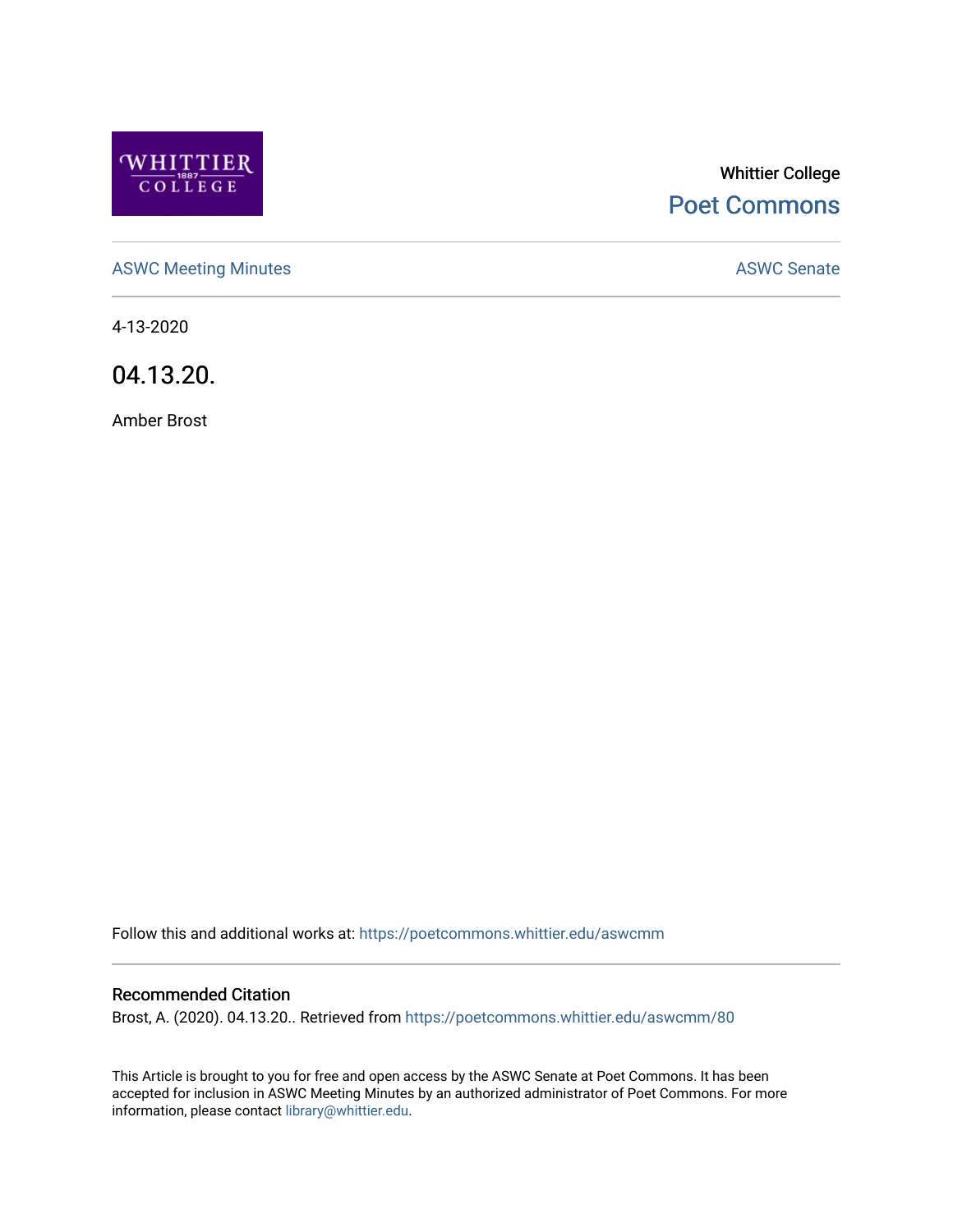



#### **Meeting Minutes for** April 13, 2020

- **I. Meeting is called to order at:** 5:33 pm
- **II. Moment of Silence/Inspirational quote**
	- **A.** INSPIRATIONAL QUOTE
		- Read By: Sen. Malone

### **III. Mission Statement**

**A.** The ASWC Senate, as the governing body of the Associated Students of Whittier College, is dedicated to the betterment of the college as an institution and as a member of the broader community. The Senate shall assist on-campus clubs and organizations in creating, promoting and implementing dynamic programs and events that involve students and add value to their educational experience. This body will act as an open forum for students to voice their opinions and desires, always keeping the best interests of the ASWC in mind. In all its actions, the Senate will serve the students first with integrity, dedication, responsibility and humility.

Read By: Sen. Garcia

#### **IV. Roll Call – Secretary Brost**

- **A. Present:** Sen. Minami, Sen. Iseri, Sen. Hagan-Martin, Sen. Ross, Sen. Mendoza, Sen. Torres, Sen. Malone, Sen. Modesti, Tres. Estrada, VP Joachim, Pres. Moya, Dir. Tejada, Sec. Brost, Dir. Gil, Sen. Royster, Sen. Gracia, Sen. Segura, Sen. Garrison, Sen. Eccles, Sen. Angileri, Sen. Hidalgo
- **B. Absent excused:** Sen. Casserly-Simmons, Sen. Green, Sen. Alvarez
- **C. Unexcused:**

#### **V. Minutes Amendment/Approval**

- **A. Approved by:** Sen. Minami
- **B. Seconded by:** Sen. Mendoza

#### **VI. Public Voice**

- **A.** Sal Johnston:
	- 1. Sal is just here mostly to answer any questions that we have.
		- Pres. Moya: For classes that have lab fees, or excursion fees, will be they refunded?

Sal: I don't know because no one has asked me that question but I will check with Jim.

Sen. Hidalgo: I had a class that had an excursion, it was a \$300 fee. I was wondering if she would get reimbursed for that. It is for social workout. Sal: I will check on that.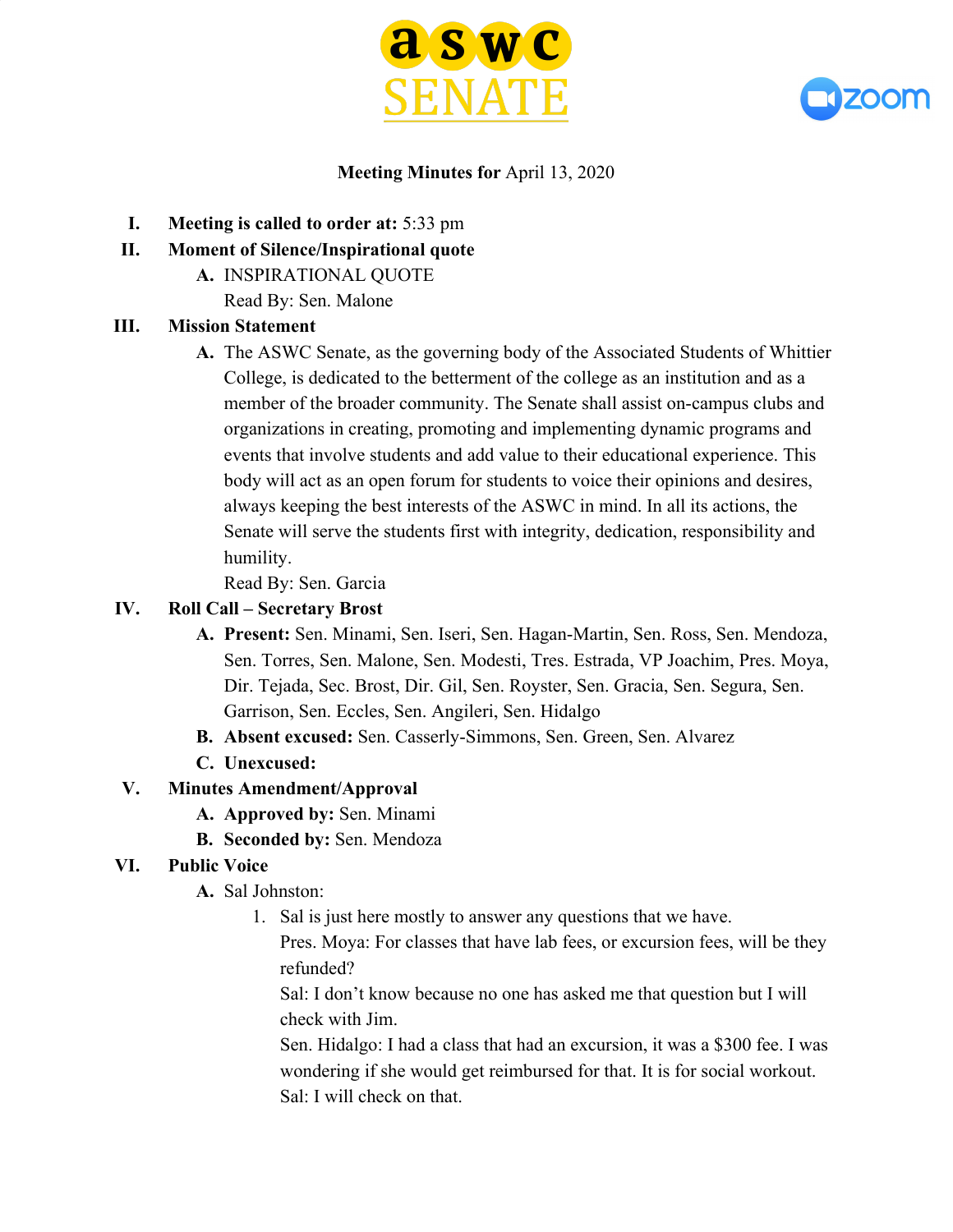



Sen. Hidalgo: For students who are doing credit no credit, how will the student know?

Sal: The registration office is in charge of the classes. There are certain classes like premed where we won't let you take credit no credit. If you turn the paperwork in to the registration office, when faculty submit credits it will show the only option as credit no credit. If you want to check to see if you got that, I would have you email John.

VP Joachim: Are they going to do a COVID credit no credit on the transcript?

Sal: We are going to do that and we are also putting a timestamp on everyone's transcript where we all went online.

Sen. Minami: I know that if you want to access any transcripts, you cannot if you have a hold. I don't have a hold so what do I do?

Sal: I would just call the registration office.

Sen. Garcia: I had asked Bruce if the food pantry on campus is still open to them?

Sal: We talked about that at the crisi team meeting this morning. What we are trying to figure out is what students can contact and how. What we are also trying to sort out are times where students can pick up food from the CI.

Sal: There are always a number of students with business holds. We are going to try and call everyone this week. We are going to try and do a case by case solution for each person before registration next week. If you hear of anyone with this problem, have them call the business office. If they have a bad interaction with the business office have them call me or Bruce.

Sen. Garrison: I had students come to me saying that they got an email from the business office and they were confused about how much they all owe. It would help if more students got clarification for what is going on. They were confused about the room and board credit.

Sal: I will talk to Justice and see what is going on. If I get any quick answers, I will email Destinee about it.

Sal: Please feel free to email me if you have any more questions.

Also, how are you all doing?

Sen. Garrison: I'm doing fabulous.

Dir. Tejada: I think it has been pretty good. I think professors are starting to listen and be more helpful.

Sen. Mendoza: For myself, it has been interesting. I have been trying to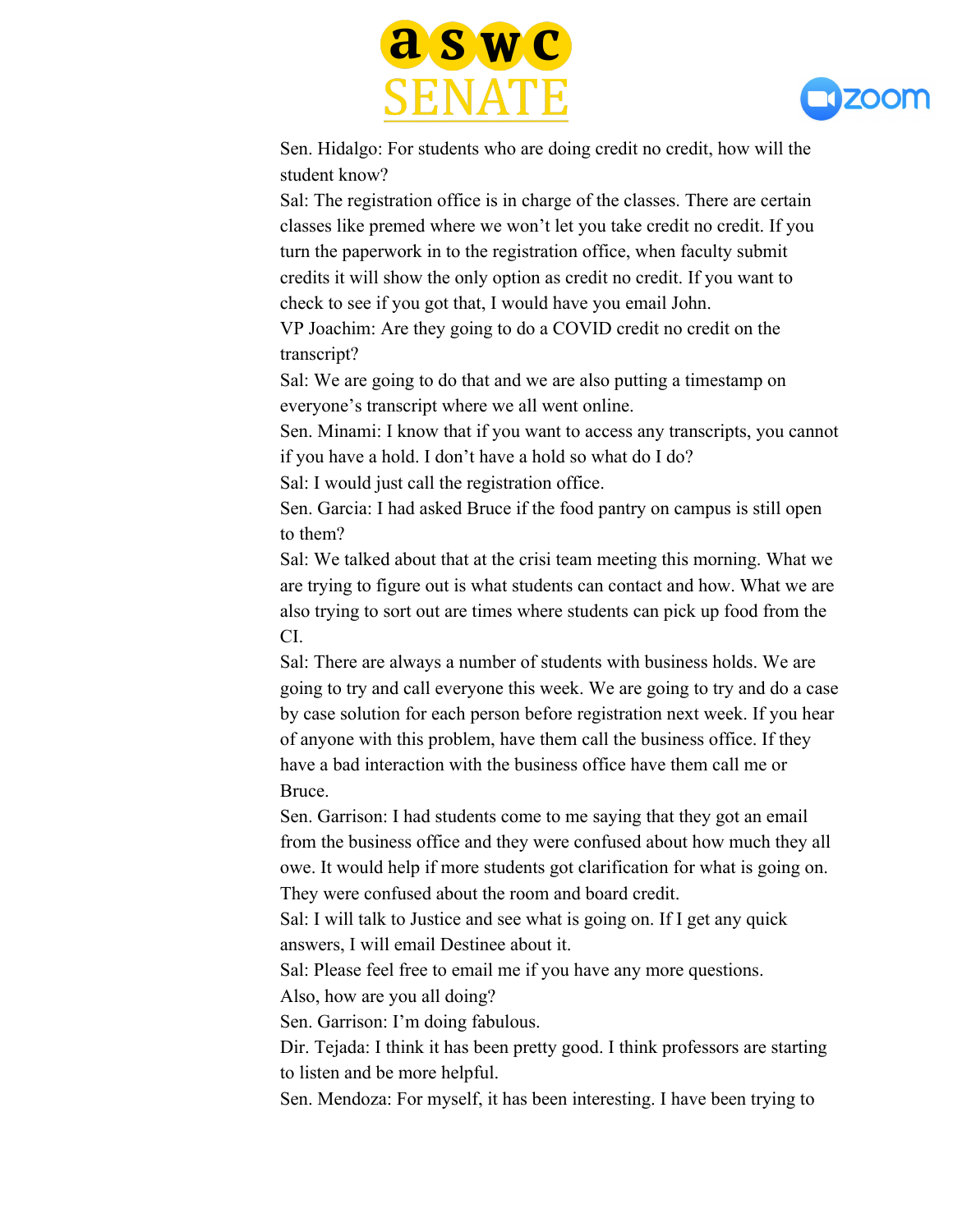



get into the rhythm of turning in stuff on time. Pres. Moya: I feel like it fluctuates week to week. I feel like my professor has helped out a lot throughout this process.

#### **VII. President's Message -** *President Moya*

**A.** Hi everyone, I hope you all have had a wonderful week, and for those that celebrate Easter I hope you all had an enjoyable holiday. Last week I met with Bruce and we mainly talked about Commencement. I had asked where the commencement survey results were posted, and at that time he was not sure if they had been shared but said he would look into it. I wanted to ask the graduating seniors if based on the email you all understood that all graduate ceremonies except actual commencement. Okay, this was my understanding as well, and when I brought this up to Bruce he said this was not the case. From his understanding they were going to do their best to save all of these "special" ceremonies and events for December when they could hopefully happen in person. Dates for these ceremonies like cultural graduation or athletics ceremonies have not yet been determined, but of course these would not be able to happen in one day so would take place over the course of a couple or few days. The location of the GAC was changed due to unpredictable weather. Because of limited event planning capabilities it was more efficient to plan for the GAC rather than plan for the stadium and have to move to the GAC abruptly. This Thursday 04/16 at 12:30 to 1:30 PM, Bruce and ASWC Senate will be hosting a virtual town hall on zoom. This will be an opportunity for students to ask questions, voice concerns, or just give feedback about different topics. Our E-board will be there, and I ask that all of you who are available also join us. Please encourage your friends, constituents, and classmates to hop on. Whether they have concerns or questions about commencement, classes, etc. this will be a great opportunity to gain clarification. I can assure that if Bruce, or our Executive Board do not have the answers to specific questions, we will work to get those answers as soon as possible. I will be sharing a flyer that you can all send out and share on social media.

1. Dir. Gil: I personally cannot make the meeting. If I wanted to create a petition about this, would the process be the same as outlined in the constitution?

Pres. Moya: I got approached about by a student to start a petition as well. But what I am going to do is wait until after the town hall meeting and go from there.

Sen. Garcia: How long is the town hall going to be for? DC is from 12:30-1:30 that day as well, is there going to be another meeting?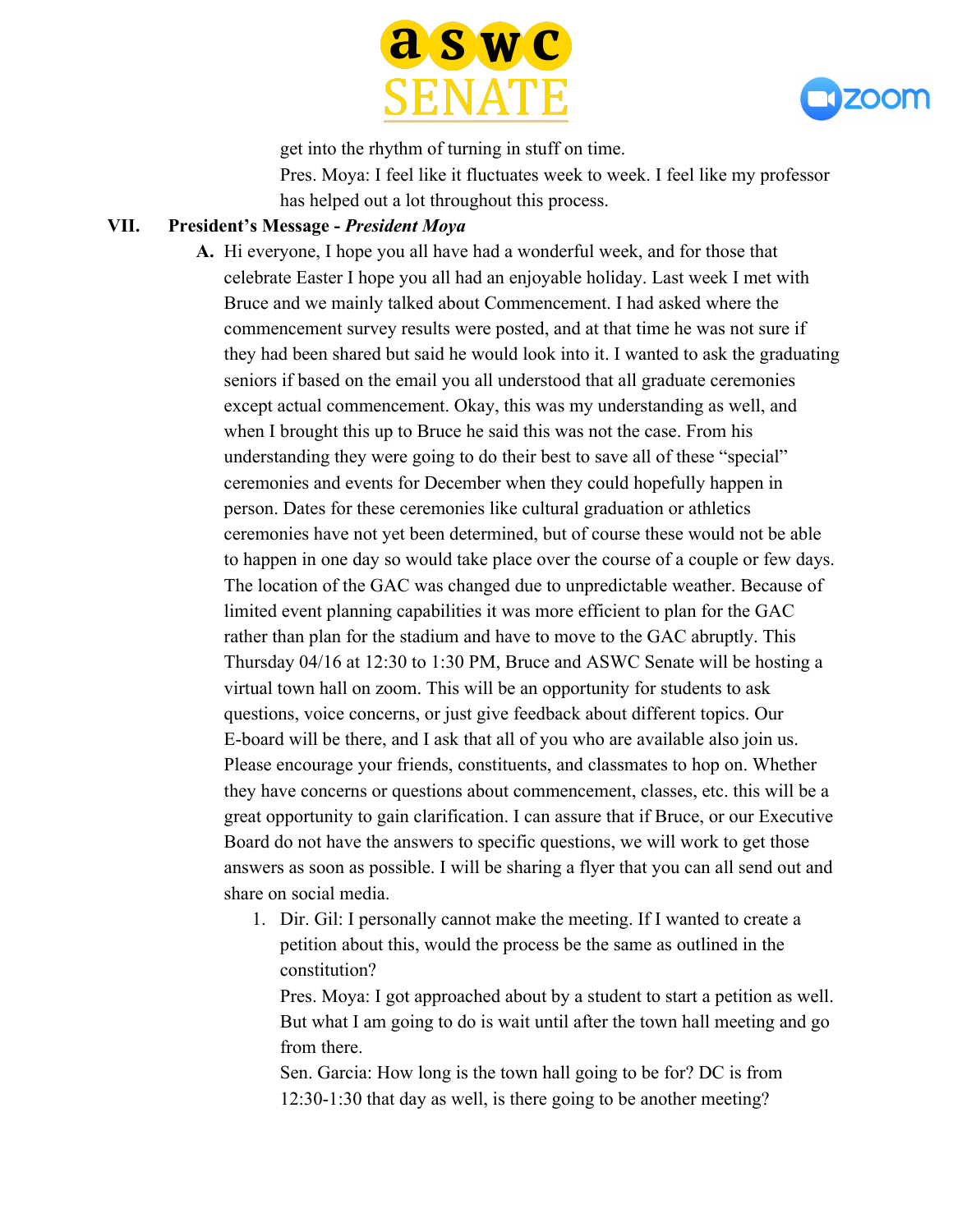



Pres. Moya: Right now, that is the only meeting. Depending on how Thursday goes, we may do another meeting or not. Just try to get students to come for only 10 to 15 minutes.

### **VIII. Treasurer's Report -** *Treasurer Estrada*

- **A. General Fund Balance:** \$14,486.48
- **B. Operational Account Balance:** \$14,830.21
- **C. Reserve Account Balance:** \$34,631.00
- **D. Allocated Thus Far:** \$55,518.98
- **E. First Readings:** \$0.00
- **F. Daily Calendar Considerations:** \$0.00

### **IX. Constituent Reports**

**A. Academic Affairs Chair:** *Sen. Minami*

 $1$  N/A

## **B. First-Year Class Council:** *Sen. Iseri*

1. The FCC met with Christine to discuss the different ideas we have for supporting our class. We will begin reaching out this week.

## **C. Commuter Representative:** *Sen. Hagan Martin*

 $1$  N/A

**D. Residential Hall Representative:** *Sen. Ross*

 $1$  N/A

**E. Non-Traditional Student Representative:** *Sen. Mendoza* 1. N/A

## **F. Student Body Representative:** *Sen.Torres*

1. Last week from my online concerns I had a couple people say that they want to see more motivation within other students online. However I'm not sure how to assist them because it's more of a personal motivation rather than something to inspire them to do? I was rather confused on how to help them however I gave them the best answer I could and referred them to the right resources.

## **G. Student Body Representative:** *Sen. Malone*

1. N/A

**H. Student Body Representative:** *Sen. Modesti*

1. N/A

- **I. Student Body Representative:** *Sen. Green*  $1$  N/A
- **J. Inter-Club Council Representative:** *Sen. Royster*

 $1$  N/A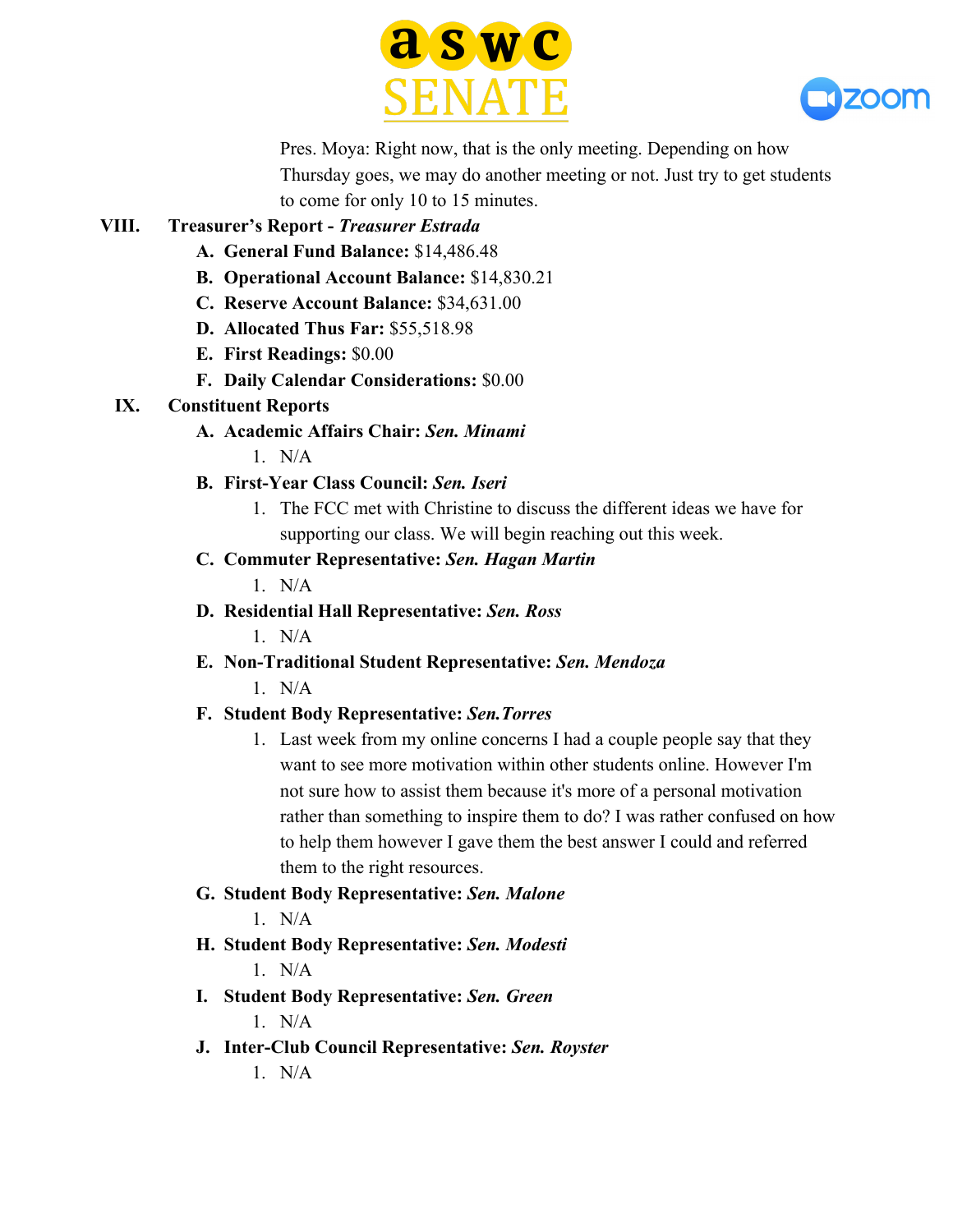



### **K. Diversity Council Representative:** *Sen. Garcia*

- 1. DC has a meeting this Thursday at 12:30pm! We'll be discussing elections, student life awards and structure for next year.
- 2. Both DC Co-Chair positions for next year are open!! The Internal  $\&$ External positions require similar tasks but the external chair is the representative for DC in the Senate. Come join our Thursday meeting if you're interested in either position!
- 3. We'll be spotlighting DC clubs/orgs on social media this coming week! Be on the lookout for those on IG!
- **L. Social Justice Coalition Representative:** *Sen. Segura*
	- 1. N/A

## **M. Media Council Representative:** *Sen. Garrison*

- 1. KPOET radio is close to 1,000 followers on Instagram. We just released a video on our YouTube channel. Our DJs and tech team are working on arranging our music on live365 and creating a playlist. Our Tech team has renovated our website.
- 2. The other orgs have nothing to report
- **N. Poet Student Athlete Leadership Academy Male Representative:** *Sen. Eccles*  $1$  N/A

## **O. Poet Student Athlete Leadership Academy Female Representative:** *Sen. Angileri*

- 1. I worked together with the coach in charge of PSALA, and we ordered the athletic stoles for the graduating athletes.
- **P. Inter-Society Council Female & Male Representative:** *Sen. Hidalgo & Sen. Alvarez*
	- 1. ISC is paying for society members senior stoles
	- 2. Jordan has been in contact with Lafayette to have a society Title 9 training next year
	- 3. We have been updating society members and keeping in contact via GroupMe. We check-in with members every week at 5:30 pm.
	- 4. We will be holding ISC elections soon.

## **X. Committee Reports**

## **A. Administrative –***Vice President Joachim*

1. Administrative Committee met last Friday to go over the Constitution and make revisions to the formatting and to clarify vague descriptions. We also noticed a lot of discrepancies between position descriptions and language that supports those duties earlier in the constitution. For example, the Non-Traditional Student Experience Representative is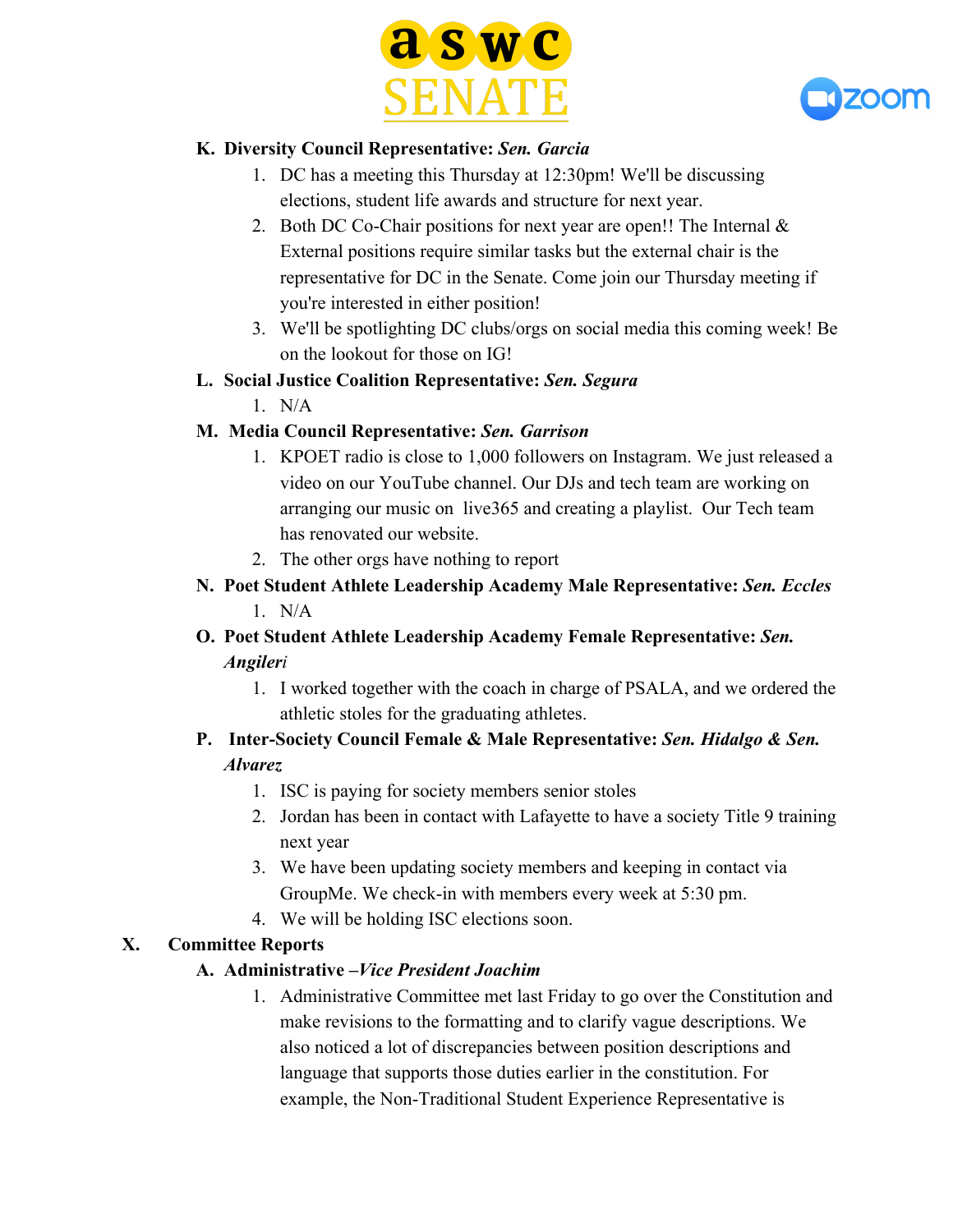



supposed to chair a

committee, but it was not listed as a standing committee earlier in the Constitution. Overall, we hope to add diagrams that will make the Constitution much more accessible and easy to read. We will be meeting again this Friday to go over those revisions.

2. An update on the Mental Health Initiative: the Counseling reached out to ASWC Senate and informed me that they will conduct a trial period for a wellness app known as Sanvello. This app offers self-care resources, peer support, coaching, and therapy. They are asking that students look at this app and provide them with feedback to see if this is a worthwhile investment for the college to provide to students.

#### **B. Budget-** *Treasurer Estrada*

- 1. Budget committee will meet tomorrow from 12:40 pm-1:30 pm. Everyone that is signed up will be reminded through SMS. The meeting will be held on zoom.
- 2. E-Sports Club was funded \$350 last week.
- 3. Pending Requests for this Tuesday: N/A
- 4. I sent out an email to all the councils updating them on budget information/semesterly funds.

#### **C. Campus Relations-** *Director Tejada*

1. Hey everyone! I hope you're staying safe and healthy. I finally got around to making the infographic that Sen. Hidalgo suggested about filing for unemployment. It is on the Federal Updates story highlight on our instagram. I have continued working on stuff for elections and I posted yesterday to promote the debate tomorrow and I posted today to promote elections. Please share those! I also wanted to thank you all for posting your personal position stories asking if students needed support. I hope you got some feedback! Again if any of you have more suggestions for things that could be done please let me know!

Sen. Garrison: PIH was asking for letters for their workers. The city of Whittier posted it on their Instagram. I don't know if that is something that we want to post the Senate Instagram as well.

Dir. Tejdia: Yes, I will for sure share that.

#### **D. Elections-** *Secretary Brost*

- 1. Tomorrow we are hosting President and Vice President debates via Zoom.
	- a) The VP, since they are running unopposed, will be making a statement and then following with questions from the public.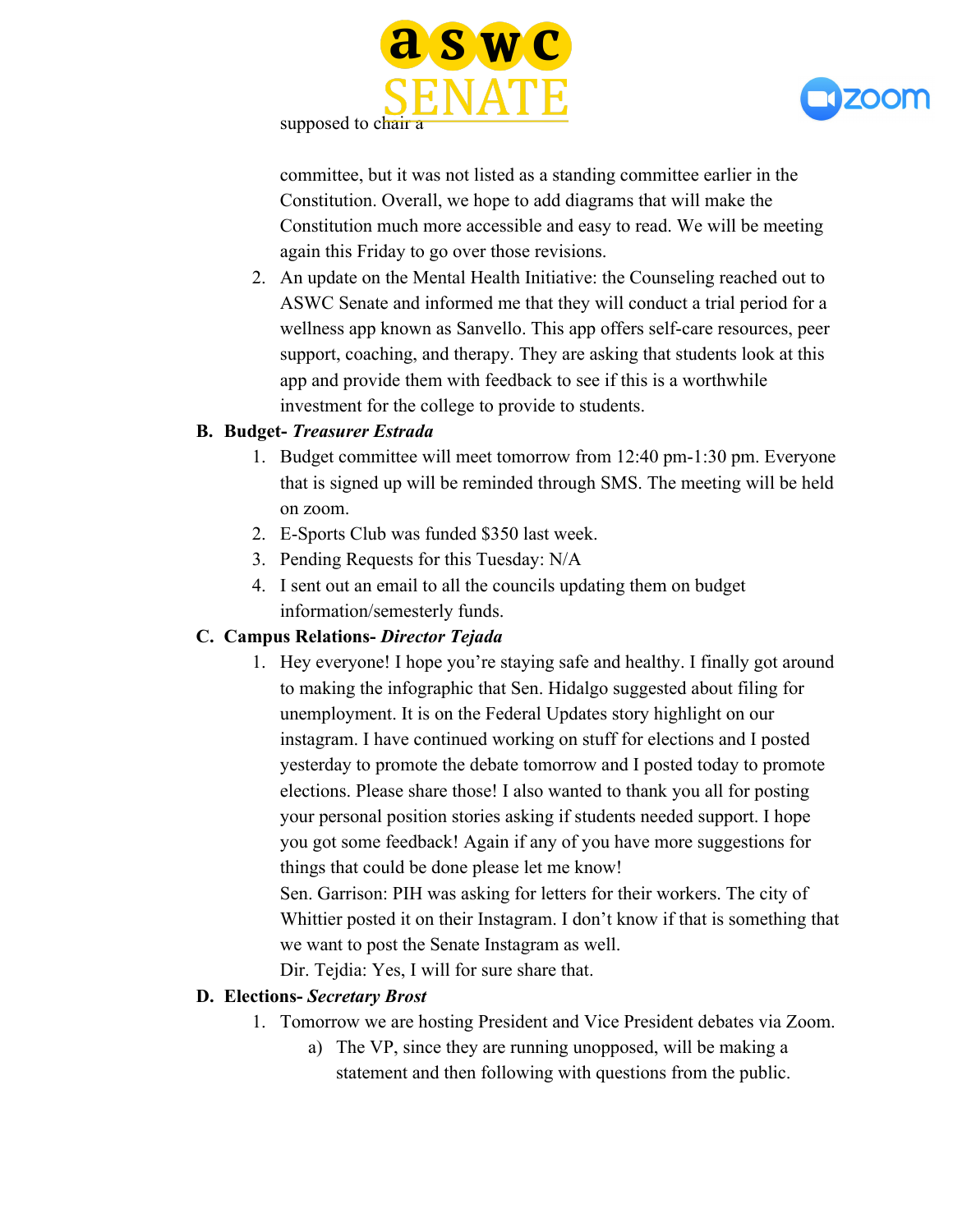



- b) At 5:00 p.m.
	- (1) Meeting ID: 395 251 698
	- (2) Password: 017460
- c) VP Joachim will moderate the debates

(1) There will be time given to the audience to ask questions.

- 2. Elections are this week!
	- a) Starting on the 16th at 8:00 a.m. and ending the 17th at 8:00 p.m.
	- b) The elections will be on Engage through the ASWC Senate portale.

### **E. Program Board –** *Director Gil*

- 1. Thursday 4/16 is the Talent challenge on Instagram. Students have all day to submit a video showing off their talents as a post or story. Winner receives a prize and will be announced Friday. We are asking students to nominate an organization they would like us to donate to as well. This could be to a charitable organization or to an essential service in need.
- 2. Another care package box will be posted tomorrow! RSVP on engage.
- 3. Applications for Program Board will open up on April 15th Im Engage. Positions include the Program Board Director, Eboard: director of operating, finance and marketing. Coordinators: on-campus, off-campus, signature, and whittfest. If anyone has any questions they can reach out to me at [ggil@poets.whittier.edu](mailto:ggil@poets.whittier.edu)

#### **F. Advocacy-** *President Moya*

- $1$  N/A
- **G. Culinary-** *Sen. Malone & Sen. Torres*  $1$  N/A
- **H. Student Feedback Committee-** *Sen. Modesti*  $1$  N/A
- **I. Student Finance Committee-** *Tres. Estrada* 1. N/A
- **J. Environmental-** *Sen. Casserly-Simmons* 1. N/A

## **XI. First Readings**

**A.** N/A

- **XII. Daily Calendar Considerations**
	- **A.** N/A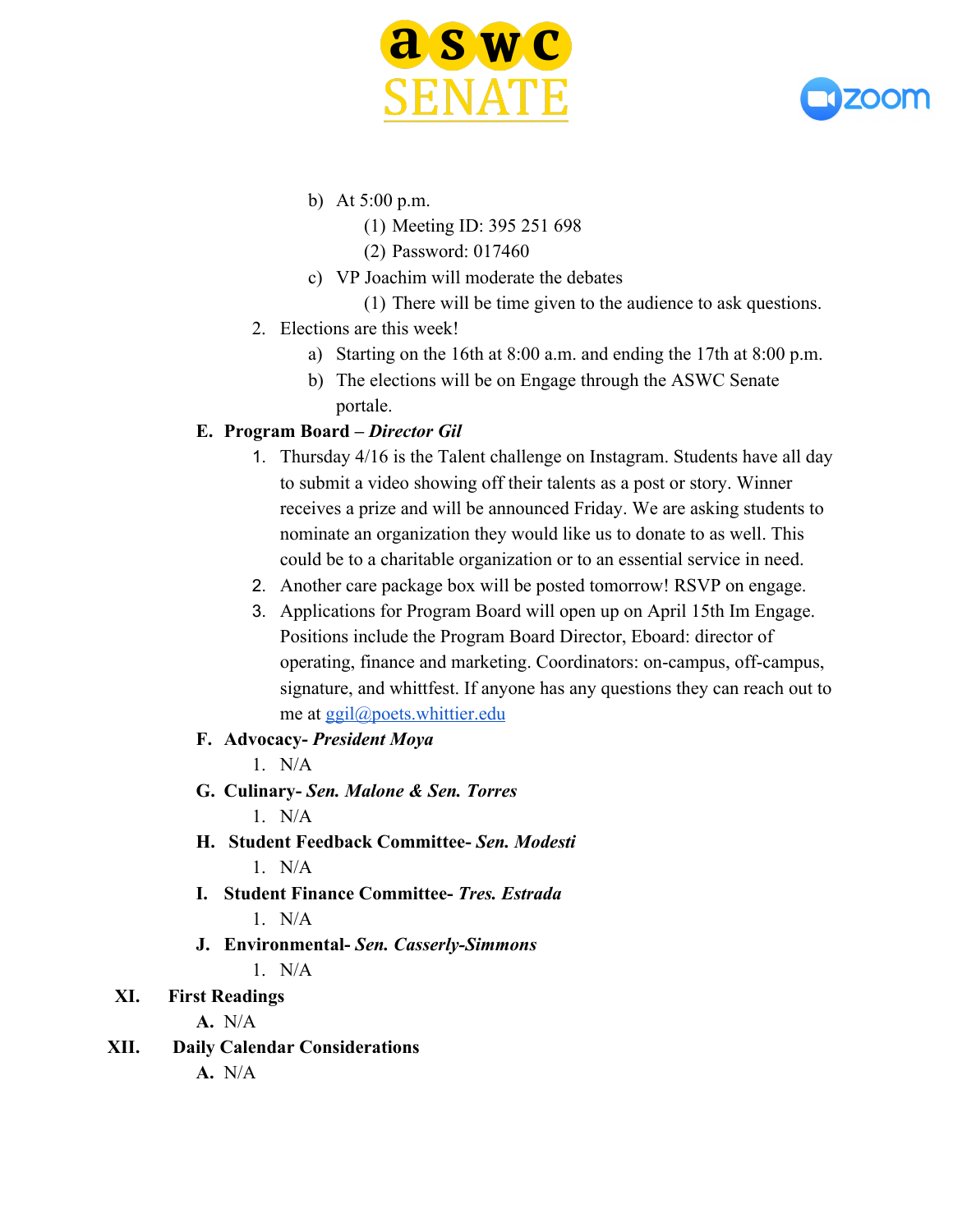



#### **XIII. Misc. Business**

**A.** First Reading: *Whittier Green Deal:*

- 1. Dir. Gil reads the bill to the Senate.
- 2. The bill reads:

"Authors: Genesis Gil, Nona Golden, Dalton Casserly-Simmons, D Garcia **Section I: Preface**

WHEREAS, Whittier College has been listed as one of the country's most environmentally-responsible colleges in the nation by the Princeton Review,

WHEREAS, Whittier College lacks environmental initiatives to uphold the credibility of this claim,

WHEREAS, Global Climate Disruption is one of the most pressing issues of our time,

WHEREAS, Colleges and individuals across the world are implementing sustainable practices into their daily lives,

WHEREAS, Whittier College has the responsibility to implement sustainable practices in order to ensure the preservation of the earth and the well-being of their students,

#### **Section II: Dwayne The Rock**

WHEREAS, the rock is available to be spray painted up to 7 times a week, WHEREAS, spray paint contains aerosols directly linked to the worsening of the greenhouse effect,

LET IT BE RESOLVED, the use of spray paint on and around the rock is prohibited for Whittier College and its affiliates,

LET IT BE RESOLVED, the rock is to only be painted for special events, LET IT BE RESOLVED, only liquid paint is to be applied on the rock in good faith,

LET IT BE RESOLVED, paint is to be applied solely to the rock and not its surrounding area,

LET IT BE FURTHER RESOLVED, that upon violation of the listed clauses the offending organization will be subject to the following penalties, the Office of Student Engagement (OSE) will enforce this by keeping a list of the status of each club/org EMSing the rock:

- First Violation: Warning

- Second Violation: Suspension for painting for next special event

- Third Violation: Semester suspension from painting

LET IT BE FURTHER RESOLVED, special events are to be considered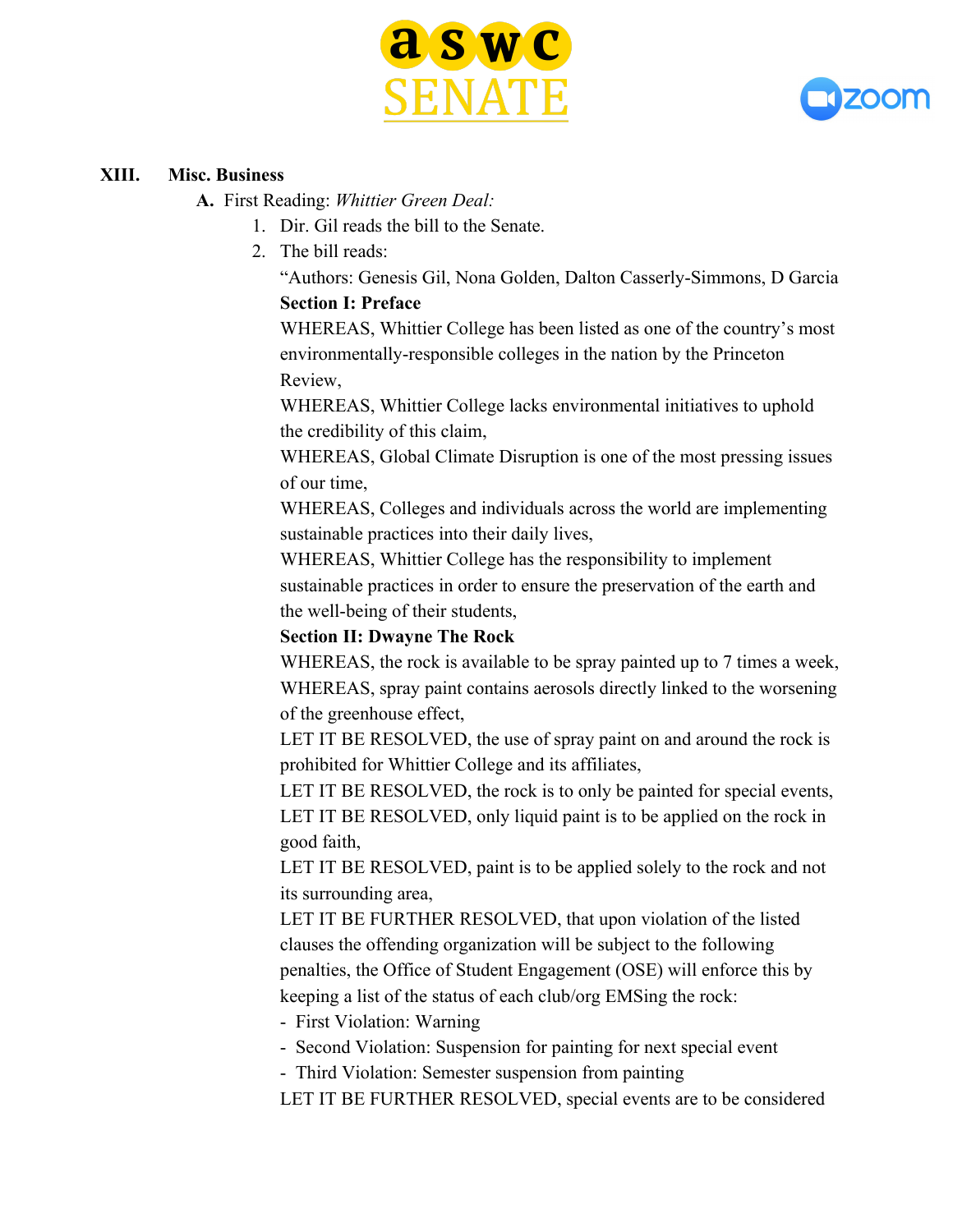



as the following:

- Event Promotions

- Introduction of society New Member Education classes

LET IT BE FURTHER RESOLVED, special events do not include the following:

- Birthdays
- Holidays

- Society days

#### **Section III: Incentives**

WHEREAS, Whittier College does not provide adequate resources for sustainable living

WHEREAS, sustainable actions of individuals can have a profound positive effect on the environment"

#### **Subsection II A: Low Impact Transportation**

WHEREAS, approximately 54% of Whittier College students commute to school

WHEREAS, non-motorized transport, public transport, multiple occupant automobile are among the most sustainable methods of commuting

LET IT BE RESOLVED, the ASWC Senate will work with administration to provide the subsequent incentives

LET IT BE RESOLVED, free bus passes be provided for student commuters by Whittier College

LET IT BE RESOLVED, that students using non-motorized

transportation, public transport or multiple occupant automobiles to commute to campus receive a stipend upon the submission of proof to the environmental action chair

LET IT BE FURTHER RESOLVED, that the stipend be equal to **[FILL IN]** per commute LET IT BE FURTHER RESOLVED, that proof of

sustainable commute be considered as the following:

#### **Subsection III B: Sustainable Food Incentives**

WHEREAS, the meat industry is a leading contributor to global climate disruption

WHEREAS, there are currently no incentives around sustainable eating habits at Whittier College

WHEREAS, individuals that eat a vegetarian based diet help to reduce overall greenhouse gas emissions

LET IT BE RESOLVED, vegetarian food items purchased at the Spot costing \$4 or more are eligible to receive a \$2 reimbursement from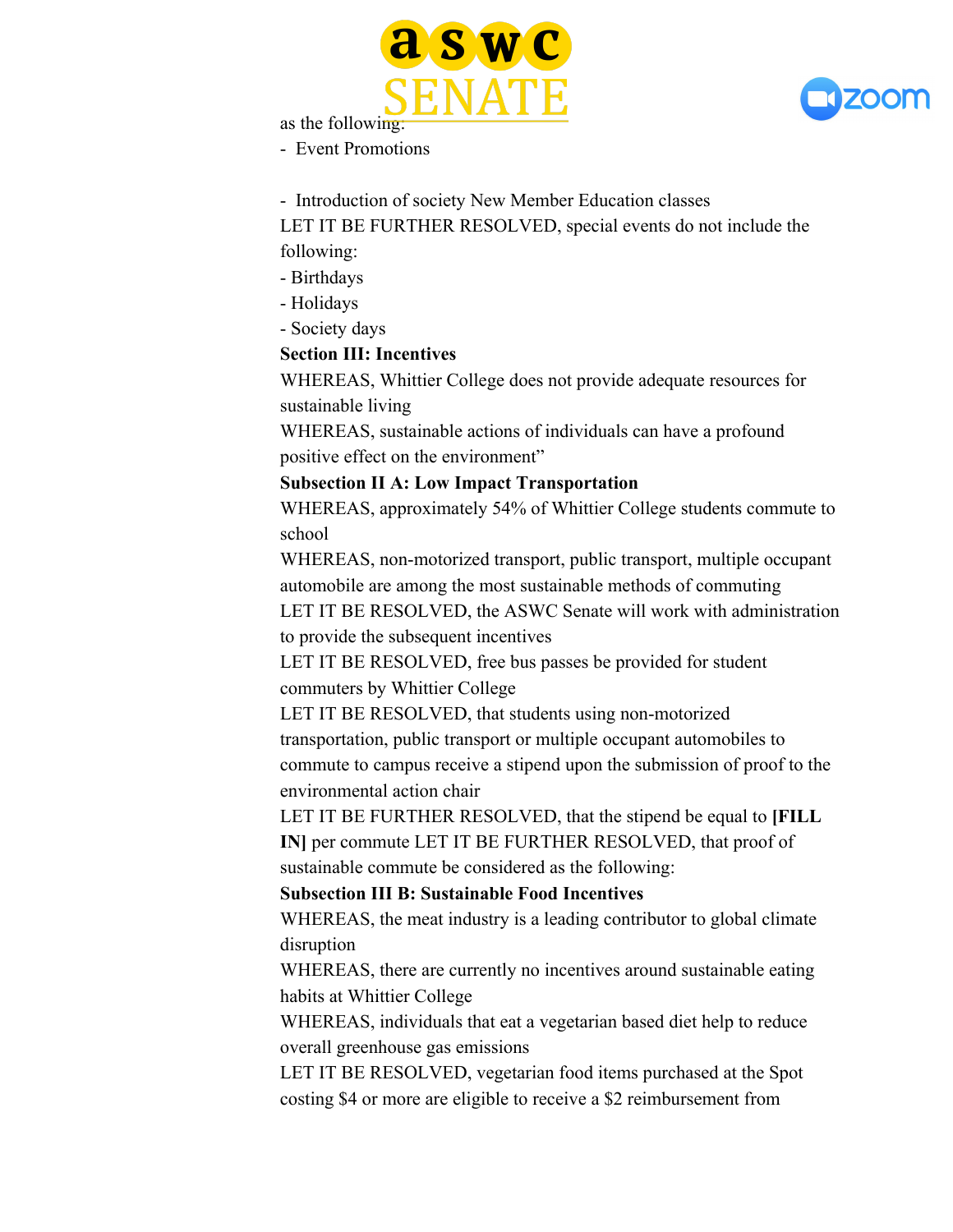



Environmental Committee while supplies last LET IT FURTHER BE RESOLVED, Environmental Committee will

 require submission of proof of purchase in the form of a receipt during the Environmental Chairs office hours

LET IT FURTHER BE RESOLVED, submissions will only be accepted during the month of purchase with few exceptions made by the Environmental Chair

LET IT FURTHER BE RESOLVED, the allocated funds for reimbursement will be determined by the Environmental Committee on a monthly basis

#### **Section IV: Event Sustainability**

WHEREAS, single-use plastics, styrofoam, single-use paper, and other non-reusable items further contribute to the waste problem impacting our world

- Time stamped photographs
- GPS tracking apps

WHEREAS, waste ends up throughout our natural environment, never truly breaking down which impacts the health of humans and animals alike

LET IT BE RESOLVED, the ASWC Senate and all student clubs and organizations falling under the umbrella of the ASWC Senate are prohibited from using single-use items when hosting any event LET IT BE RESOLVED, the Environmental Committee will provide a set number of reusables that can be rented out to compensate for single-use items

LET IT FURTHER BE RESOLVED, that student clubs and organizations are to contact the Environmental Action Advocate via email to rent out the reusables

LET IT FURTHER BE RESOLVED, the Environmental Advocate's email is to be obtained through their office hours or at ASWC Senate meetings

#### **Subsection IV A: Displaced Meals**

WHEREAS, Bon Appétit hosts displaced meals using single-use plastic items WHEREAS, single-use items directly contribute to the global waste problem

LET IT BE RESOLVED, Bon Appétit is to use their own reusable dining sets when hosting displaced meals

**Section V: Ecosia**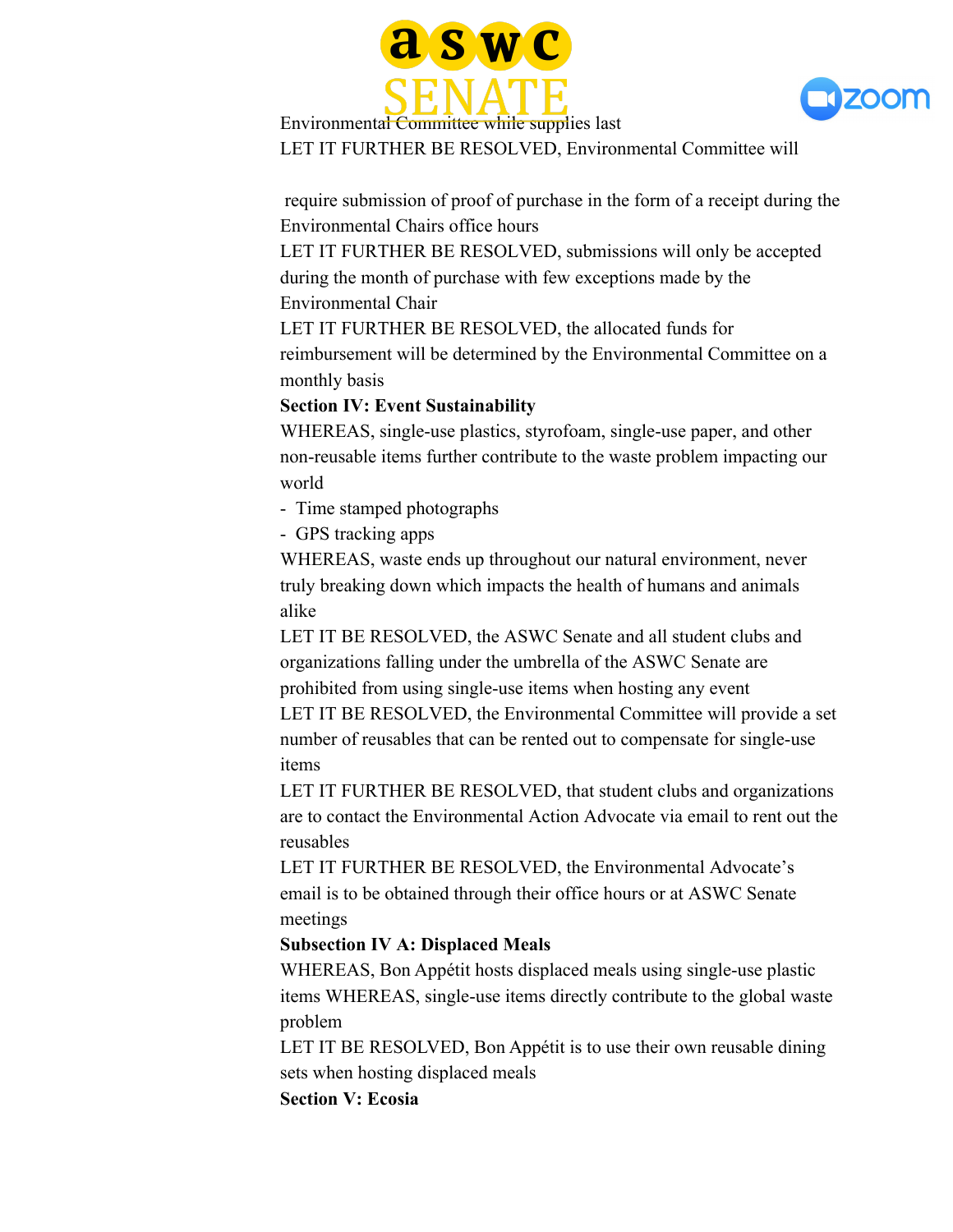



WHEREAS, search engines are used in any and all online activity WHEREAS, Google Chrome does not positively contribute to the environment

WHEREAS, Ecosia puts sustainability at the top of its priority list by mitigating emissions through environmental initiatives LET IT BE RESOLVED, all desktop and laptop computers in the

Wardman library are to have their default search engine switched to Ecosia

THEREFORE, LET IT FINALLY BE RESOLVED, that a copy of this initiative be sent to the following:

Deanna Merino-Contino, Associate Dean for Campus Life Christine Hernandez, Director for the Office of Student Engagement Linda Oubré, President of Whittier College Members of the ASWC"

3. Sen. Hidalgo: Basically my concern is the rock and the amount of times it could be painted. If it is being painted regularly with paint and not arisola, why can't birthdays be painted?

Dir Gil: Our goal is trying to stop people from using anything that you spray and just use regular paint. I will send your questions to Sen. Casserly-Simmons.

Sen. Royster: Can there be a section that can be changed where you can use regular paint to paint the rock for birthdays or society days? Christine: In talking about the rock, how were the councils involved? I just want to make sure that those voices like ICC and ISC are heard. There may be a problem with what the Senate has jurtixion to do with the rock because the Senate doesn't own the rock. I think that you all should make sure that this policy fits in with the policies that we already have. Make sure to contact the business office as well. Lastly, for a circumstance like right now, we may not be able to reuse items because of public health issues.

Sen. Hagan-Martin: Can you explain the low impact transportation and how that process would work?

Dir. Gil: It would be carpooling and and for people who ride their bikes to school, we would have them take a picture with a timestamp. We would give them a stipend or something like that.

Sen. Hagan-Martin: I would recommend you all connecting with the commuter rep as well.

Sen. Torres: Who is paying for the bus pass? And what lines can you use it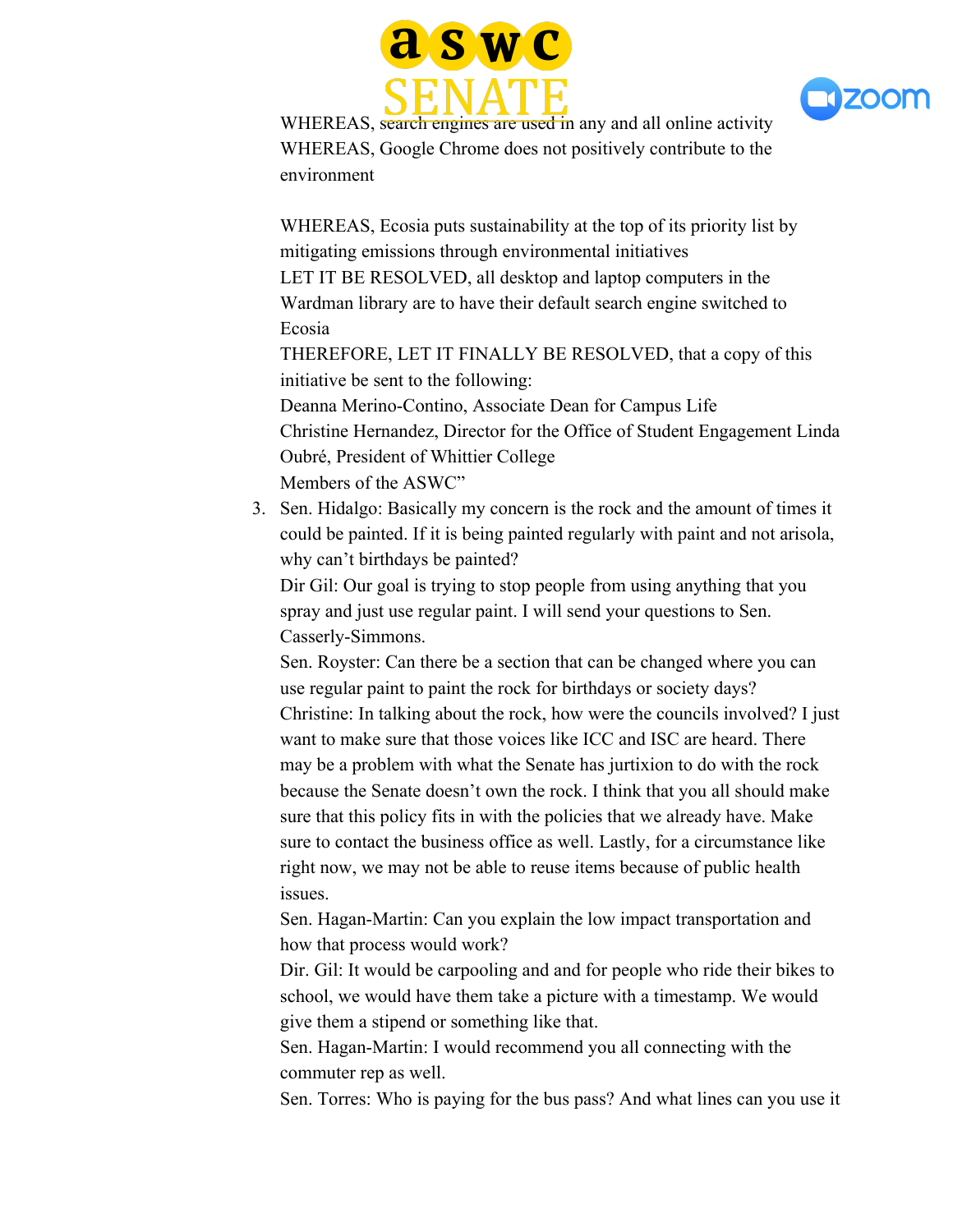



#### on?

Dir. Gil: That is something that we are still working on. We are trying to reach out and talk to Maricel, since she already started trying to have the college pay for bus passes. Also, if you want to forward us those questions

to ask her, we would appreciate that.

Sen. Torres: This is really hard for a lot of colleges to get because you have to get approval from each station. I can definitely forward you all that info.

Sen. Eccles: Would it be enough to change the language to say that if you EMS the rock, you can paint it as well? They get the EMS approval from the OEI so I'm ot sure how the environmental committee will be able to check that.

Christine: We, the OEI, can't how everyone paints the rock through EMS. Sen. Hidalgo: Regarding the reusable utensils, would this also apply to off campus events?

Dir. Gil: We would like to have good faith and hope that you all would use reusable items.

 Sen. Modesti: Is there like a cap on the amount of money on how much money someone can get for riding their bike to the school? Where would the funding come?

Dir. Gil: The money would hopefully come from the environmental committees budget. If you are commuting to school, it would be to and from. We should probably put in the bill the exact numbers. Dalton did the math with the numbers because we know it cannot exceed the committee's budget.

Sen. Modesti: You can do it by mileage.

VP Jochim: Next week, we will be doing a second reading.

#### **XIV. Announcements**

**A.** Sen. Garrison: Are we going to vote on the Media Council reserve account? VP Jochim: As an eboard, we felt like this fell under the justification of the treasurer.

Tres. Estrada: I sent out an email to the media council and all the clubs. I also want to extend this conversation into tomorrow's eboard meeting. If you have any questions, please feel free to contact me.

**B.** Sen. Garcia: DC positions are open. Internal and external chair positions are open. If any of you are interested and know if anyone is interested, please refer them to me. We will be discussing the election at this upcoming meeting.